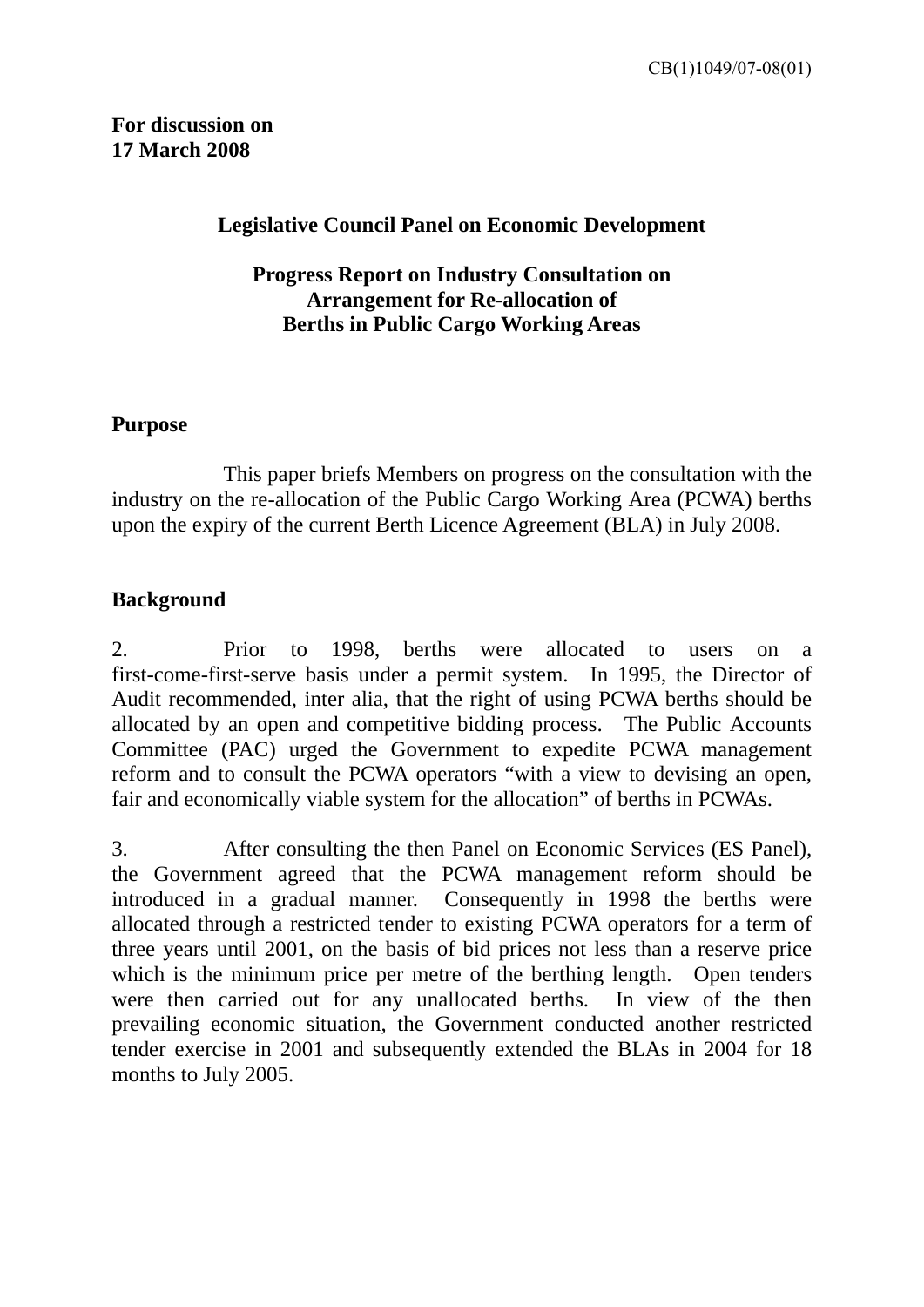4. In 2005, while the then ES Panel indicated support to continue adopting restricted tender to re-allocate the berths first to the then existing operators, some members asked the Government to devise a fair, more open and competitive allocation in the future.

5. In the light of the consultation with the ES Panel, the Government allocated the berths at all the PCWAs by restricted tenders to incumbent operators. Open tenders were then carried out for the remaining unallocated berths at all except the New Yaumatei (NY) PCWA. As there were still vacant berths after the first open tender, two more open tender exercises were conducted. With this experience in open tendering for some of the berths, we believe that there is scope for a gradual phased implementation of open tendering of the PCWAs in line with the Government's open competitive tendering policy, as well as the PAC and LegCo's views.

6. Out of the 179 available berths, 148 were allocated in the restricted tender exercise for the period from 1 August 2005 to 31 July 2008. Subsequent to the restricted tender exercise, an open tender exercise was held to dispose of the remaining 30 berths. Fifty-four tenders were received for 21 of the berths.

7. At present there are 152 occupied berths on a territory-wide basis. Incumbents at Kwun Tong (KT) and Cha Kwo Ling (CKL) PCWAs account for 36, of which 12 are paper recyclers at KT. Given their operational requirements, economies of scale and synergy, the 12 paper recyclers requested for co-location at a marine frontage in East Kowloon.

8. At the same time there are currently 27 vacant berths. But the vacancies will be decreased to 25 later this year, when two vacant berths will be taken up as works site for the West Island Line development, and further to 14 by 2011 if both KT and CKL are to be closed for development purpose. The details are set out in **Annex**.

Annex

## **Proposal for re-allocation of the PCWA berths**

9. In view of the expiry of the BLA license in July and taking into account the PAC's recommendation and the advice of the ES Panel then, we have mapped out a proposal on phased implementation of the open tendering of the PCWA berths for industry consultation. The details of the proposal are as follows: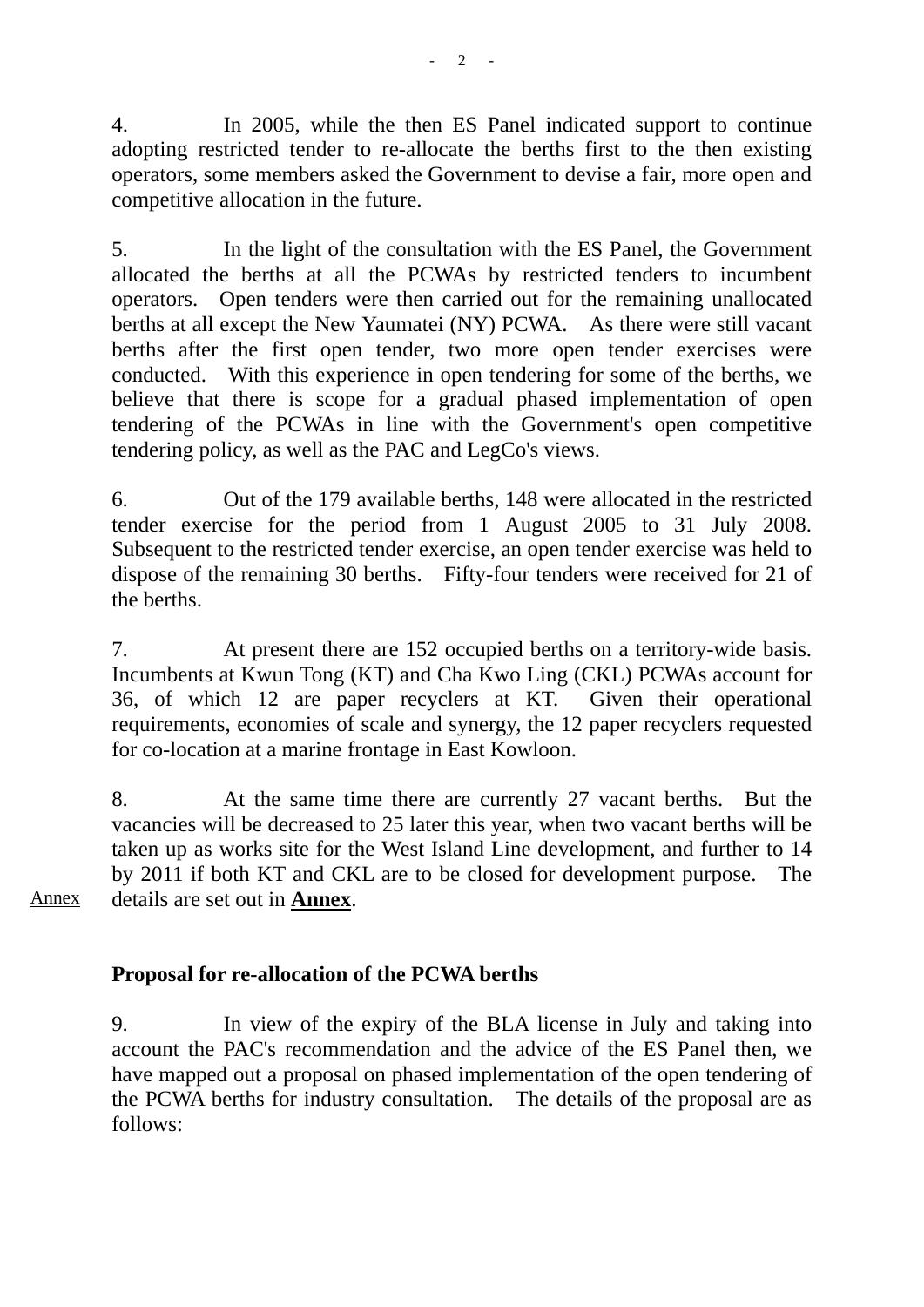- (a) berths at the five PCWAs at Stonecutters Island, Tuen Mun, Rambler Channel, Western District and Chai Wan will be disposed of by open tender for a term of three years;
- (b) berths at the other three PCWAs at Kwun Tong, Cha Kwo Ling and Yaumatei by restricted tender open to the existing operators of the respective PCWA holding a valid BLA, also for a term of three years;
- (c) Kwun Tong (KT), and Cha Kwo Ling (CKL) PCWAs be decommissioned in 2011 to make way for development projects; the affected operators would be accommodated through voluntary migration to the vacant berths in other PCWAs in the run up to July 2011;
- (d) the Government would make use of the limited residual marine frontage at CKL PCWA not required for Trunk Road T2 works, to accommodate the 12 paper recyclers from KT PCWA from 2011 to 2016; and
- (e) the berths at KT PCWA will be realigned during the restricted tender exercise in the first half of 2008 so that a contiguous stretch of marine frontage (about 200m) could be made available for conversion into a temporary promenade, or an early phase of the promenade as conceived in the approved Kai Tak Outline Zoning Plan (OZP).

## Requirement for the decommissioning of CKL and KT PCWAs

10. The proposal in paragraph 9 above takes into account the planning intention to decommission the KT and CKL PCWAs by 2011 to make way for the intended open space development under the Kai Tak OZP and Trunk Road T2. A limited, interim scheme for open space development will also start at KT within the coming licence period between 2008 and 2011 by realignment of existing berth arrangement to provide a contiguous stretch of marine frontage.

11. To make the best use of the existing vacant berths and the berths from natural wastage in other PCWAs in the run up to 2011, we would encourage the existing operators at KT and CKL to relocate to these vacant berths on a voluntary basis. After the closure of CKL PCWA, it is suggested that the marine frontage not required for T2 works be turned into a short-term tenancy site from 2011 to 2016 (when the T2 works are expected to complete) to accommodate the 12 paper recyclers.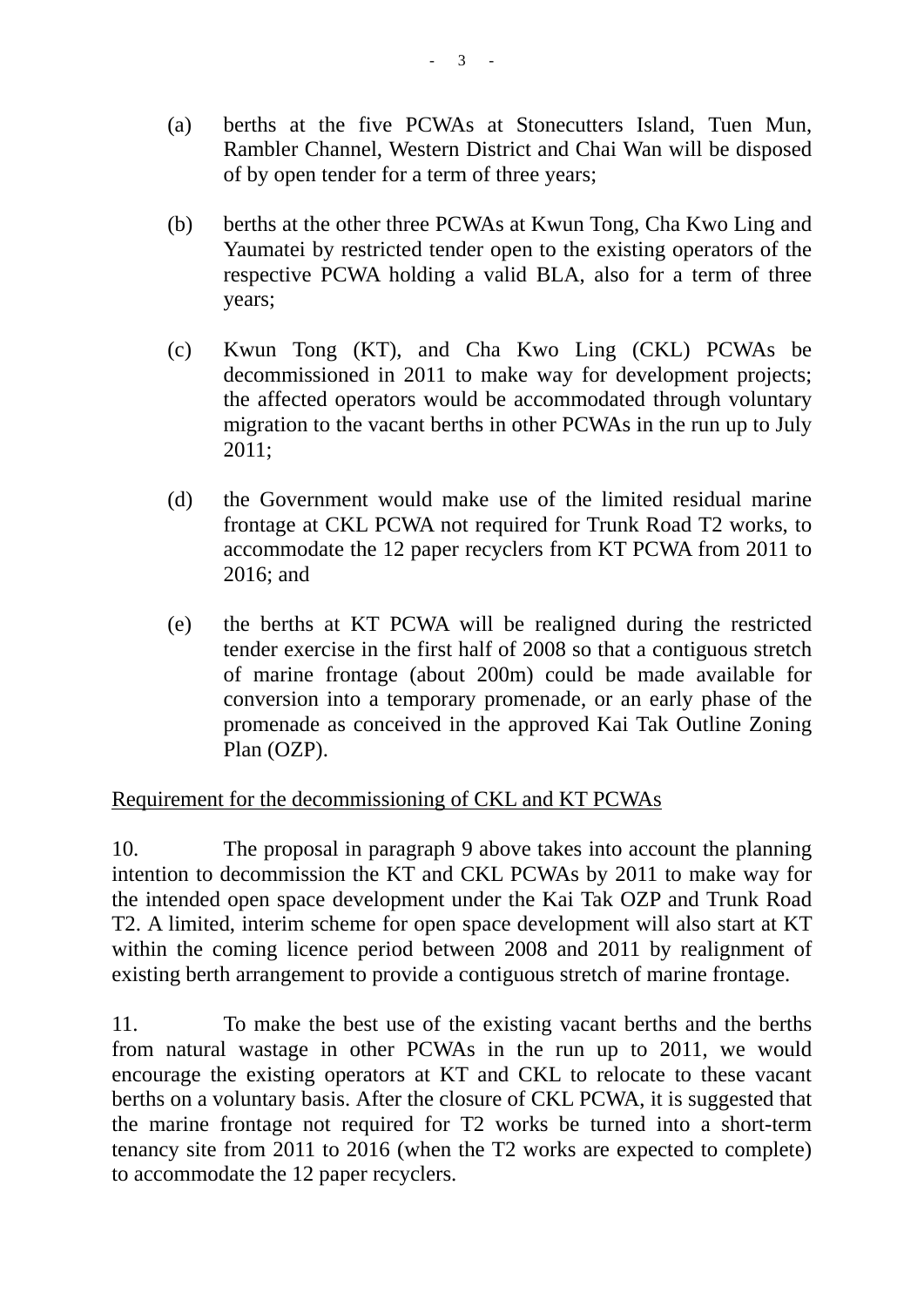#### **Public Consultations**

12. The PCWA operators and the related trade associations were first consulted on 28 January 2008 on our proposal in paragraph 9 above. The operators raised objections to the open tender policy and suggested that the existing BLAs be extended for another term of 5 years. The operators expressed concern on increased competition and, in turn, rise in cost for their operation brought about by open tender. This in turn may lead to loss of low skill jobs provided at the PCWAs. We consulted the Kwun Tong District Council which passed a motion urging the Government to turn the KT and CKL PCWAs into a waterfront promenade, and to suitably reprovision the relevant operators. We also consulted the Port Development Advisory Group (PDAG) under the Hong Kong Port Development Council. Although there was concern on its social impact, members of PDAG in general supported the gradual open tender proposal.

13. We met with the Joint Alliance of PCWA operators and the related trade associations again in early March. PCWA operators maintained their objection. They reiterated their serious worries about being priced out of the market by bigger players in the industry. This would limit choice and competitiveness of our port operation. Taking into account the concern of operators and the industry, the economic contribution of the PCWA operators and the possible social and employment impact, the Administration agreed to consider scaling back the phased implementation of open tender. We floated a revised proposal with three, instead of five, PCWAs, namely the Chai Wan, Western District and Rambler Channel PCWAs suggested for open tendering. It is assessed that open tender for these PCWAs should pose lesser impact on the existing operators. There is however still no consensus on this scaled back proposal. The Joint Alliance maintained their objection for any open tender. In view of the imminent expiry and the need for early tendering arrangement, we therefore like to bring to Members' early attention of the progress of our discussion on the reallocation arrangement and Members' views on the way forward are most welcome.

Transport and Housing Bureau 12 March 2008